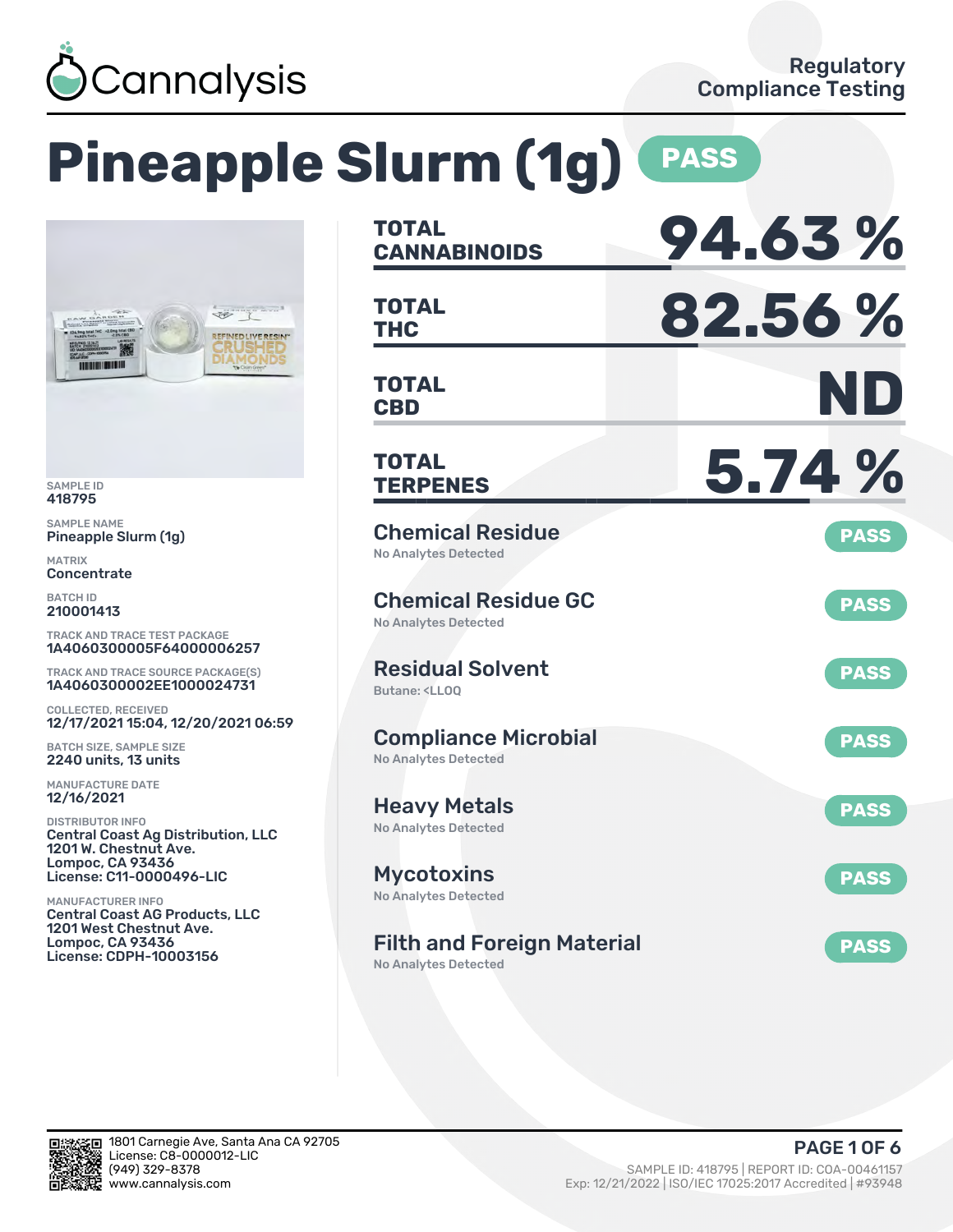

# CANNABINOID ANALYSIS

Total THC,CBD value(s) have been decarboxylated.

| TOTAL THC:          | 825.6 mg/g (82.56 %), 825.6 mg per package |
|---------------------|--------------------------------------------|
| TOTAL CBD:          | ND                                         |
| TOTAL CANNABINOIDS: | 946.3 mg/g (94.63 %)                       |

UNIT OF MEASUREMENT: Milligrams per Gram(mg/g)

| <b>ANALYTE</b>         | <b>RESULT</b>         | LOD    | <b>LLOO</b> | <b>ANALYTE</b>   | <b>RESULT</b> | <b>LOD</b> | <b>LLOO</b> |
|------------------------|-----------------------|--------|-------------|------------------|---------------|------------|-------------|
| THCa                   | 939.0 mg/g (93.90 %)  | 0.5000 | 1.0000      | CBDa             | ND.           | 0.5000     | 1.0000      |
| D9THC                  | 2.145 mg/g (0.2145 %) | 0.5000 | 1.0000      | <b>CBD</b>       | <b>ND</b>     | 0.5000     | 1.0000      |
| D8THC                  | $\leq 1$ mg/g         | 0.5000 | 1.0000      | CBD <sub>v</sub> | <b>ND</b>     | 0.5000     | 1.0000      |
| <b>CBN</b>             | 1.790 mg/g (0.1790 %) | 0.5000 | 1.0000      | CBCa             | <b>ND</b>     | 0.5000     | 1.0000      |
| THCva                  | 3.424 mg/g (0.3424 %) | 0.5000 | 1.0000      | CBC.             | <b>ND</b>     | 0.5000     | 1.0000      |
| <b>THC<sub>v</sub></b> | ND                    | 0.5000 | 1.0000      | CBGa             | <b>ND</b>     | 0.5000     | 1.0000      |
| ExoTHC                 | $<$ 1 mg/g            | 0.5000 | 1.0000      | <b>CBG</b>       | <b>ND</b>     | 0.5000     | 1.0000      |
| <b>CBL</b>             | ND                    | 0.5000 | 1.0000      |                  |               |            |             |

#### ADDITIONAL INFORMATION

| Method:              | SOP-TECH-001 | Sample Prepped: 12/20/202112:23   | Sample Approved: 12/21/2021 09:33  |  |
|----------------------|--------------|-----------------------------------|------------------------------------|--|
| Instrument: UPLC-DAD |              | Sample Analyzed: 12/20/2021 14:19 | Prep-Analytical Batch: 34579-28493 |  |



TOTAL TERPENES: 57.46 mg/g (5.746 %)

| <b>ANALYTE</b>          | <b>RESULT</b>                                                                                                              | <b>LOD</b> | <b>LLOQ</b> | <b>ANALYTE</b>         | <b>RESULT</b>                                      | <b>LOD</b> | <b>LLOQ</b> |
|-------------------------|----------------------------------------------------------------------------------------------------------------------------|------------|-------------|------------------------|----------------------------------------------------|------------|-------------|
| 3-Carene                | ND.                                                                                                                        | 1.000      | 2.500       | Alpha bisabolol        | <lloq< td=""><td>0.1000</td><td>0.500</td></lloq<> | 0.1000     | 0.500       |
| Alpha cedrene           | <b>ND</b>                                                                                                                  | 1.000      | 2.500       | Alpha humulene         | 3.701 mg/g (0.3701 %)                              | 0.5000     | 1.000       |
| Alpha pinene            | 2.288 mg/g (0.2288 %)                                                                                                      | 0.1000     | 1.000       | Alpha terpinene        | <b>ND</b>                                          | 0.5000     | 1.000       |
| Alpha terpineol         | 1.438 mg/g (0.1438 %)                                                                                                      | 0.3260     | 0.6520      | Beta caryophyllene     | 13.98 mg/g (1.398 %)                               | 0.5000     | 1.000       |
| Beta myrcene            | 5.231 mg/g (0.5231 %)                                                                                                      | 0.5000     | 1.000       | Beta pinene            | 1.990 mg/g (0.1990 %)                              | 0.6070     | 1.214       |
| Borneol                 | ND.                                                                                                                        | 1.000      | 2.500       | Camphene               | <b>ND</b>                                          | 0.5000     | 1.000       |
| Camphor                 | ND.                                                                                                                        | 0.1000     | 0.5000      | Caryophyllene oxide ND |                                                    | 0.5000     | 2.500       |
| Cedrol                  | ND.                                                                                                                        | 0.5000     | 1.000       | Cis geraniol           | <b>ND</b>                                          | 1.000      | 2.500       |
| Cis nerolidol           | <b>ND</b>                                                                                                                  | 2.500      | 5.000       | Eucalyptol             | <b>ND</b>                                          | 0.1000     | 0.500       |
| Fenchol                 | 1.325 mg/g (0.1325 %)                                                                                                      | 0.5000     | 1.000       | Fenchone               | <lloq< td=""><td>0.1000</td><td>0.500</td></lloq<> | 0.1000     | 0.500       |
| Gamma terpinene         | <lloq< td=""><td>0.1000</td><td>0.5000</td><td>Gamma terpineol</td><td><b>ND</b></td><td>0.2090</td><td>0.523</td></lloq<> | 0.1000     | 0.5000      | Gamma terpineol        | <b>ND</b>                                          | 0.2090     | 0.523       |
| Geranyl acetate         | <b>ND</b>                                                                                                                  | 0.1000     | 0.5000      | Guaiol                 | <b>ND</b>                                          | 2.500      | 5.000       |
| Isoborneol              | <b>ND</b>                                                                                                                  | 0.5000     | 1.000       | Isopulegol             | <b>ND</b>                                          | 2.500      | 5.000       |
| Limonene                | 7.158 mg/g (0.7158 %)                                                                                                      | 0.5000     | 2.500       | Linalool               | 2.053 mg/g $(0.2053\%)$                            | 0.5000     | 1.000       |
| Menthol                 | ND                                                                                                                         | 1.000      | 2.500       | Ocimene 1              | <b>ND</b>                                          | 0.1550     | 0.310       |
| Ocimene 2               | 2.530 mg/g (0.2530 %)                                                                                                      | 0.3450     | 1.725       | P-cymene               | <b>ND</b>                                          | 0.5230     | 1.045       |
| P-mentha-1,5-diene ND   |                                                                                                                            | 0.5000     | 1.000       | Pulegone               | <b>ND</b>                                          | 0.1000     | 0.500       |
| Sabinene                | <b>ND</b>                                                                                                                  | 0.5000     | 1.000       | Terpinolene            | 15.77 mg/g (1.577 %)                               | 0.1000     | 0.500       |
| Trans beta farnesene ND |                                                                                                                            | 2.500      | 5.000       | Trans geraniol         | <b>ND</b>                                          | 0.5000     | 2.500       |
| Trans nerolidol         | N <sub>D</sub>                                                                                                             | 0.5000     | 2.500       | Valencene              | N <sub>D</sub>                                     | 0.5000     | 1.000       |

UNIT OF MEASUREMENT: Milligrams per Gram(mg/g)

| <b>ANALYTE</b>          | <b>RESULT</b>                                                                                                               | <b>LOD</b> | <b>LLOQ</b> | <b>ANALYTE</b>         | <b>RESULT</b>                                       | <b>LOD</b> | <b>LLOQ</b> |
|-------------------------|-----------------------------------------------------------------------------------------------------------------------------|------------|-------------|------------------------|-----------------------------------------------------|------------|-------------|
| 3-Carene                | <b>ND</b>                                                                                                                   | 1.000      | 2.500       | Alpha bisabolol        | <lloq< td=""><td>0.1000</td><td>0.5000</td></lloq<> | 0.1000     | 0.5000      |
| Alpha cedrene           | <b>ND</b>                                                                                                                   | 1.000      | 2.500       | Alpha humulene         | $3.701 \,\mathrm{mg/g}$ (0.3701 %)                  | 0.5000     | 1.000       |
| Alpha pinene            | 2.288 mg/g $(0.2288\%)$                                                                                                     | 0.1000     | 1.000       | Alpha terpinene        | <b>ND</b>                                           | 0.5000     | 1.000       |
| Alpha terpineol         | 1.438 mg/g $(0.1438\%)$                                                                                                     | 0.3260     | 0.6520      | Beta caryophyllene     | 13.98 mg/g (1.398 %)                                | 0.5000     | 1.000       |
| Beta myrcene            | 5.231 mg/g (0.5231 %)                                                                                                       | 0.5000     | 1.000       | Beta pinene            | 1.990 mg/g (0.1990 %)                               | 0.6070     | 1.214       |
| Borneol                 | <b>ND</b>                                                                                                                   | 1.000      | 2.500       | Camphene               | <b>ND</b>                                           | 0.5000     | 1.000       |
| Camphor                 | <b>ND</b>                                                                                                                   | 0.1000     | 0.5000      | Caryophyllene oxide ND |                                                     | 0.5000     | 2.500       |
| Cedrol                  | <b>ND</b>                                                                                                                   | 0.5000     | 1.000       | Cis geraniol           | <b>ND</b>                                           | 1.000      | 2.500       |
| Cis nerolidol           | <b>ND</b>                                                                                                                   | 2.500      | 5.000       | Eucalyptol             | <b>ND</b>                                           | 0.1000     | 0.5000      |
| Fenchol                 | 1.325 mg/g (0.1325 %)                                                                                                       | 0.5000     | 1.000       | Fenchone               | <lloq< td=""><td>0.1000</td><td>0.5000</td></lloq<> | 0.1000     | 0.5000      |
| Gamma terpinene         | <lloq< td=""><td>0.1000</td><td>0.5000</td><td>Gamma terpineol</td><td><b>ND</b></td><td>0.2090</td><td>0.5230</td></lloq<> | 0.1000     | 0.5000      | Gamma terpineol        | <b>ND</b>                                           | 0.2090     | 0.5230      |
| Geranyl acetate         | ND.                                                                                                                         | 0.1000     | 0.5000      | Guaiol                 | <b>ND</b>                                           | 2.500      | 5.000       |
| Isoborneol              | <b>ND</b>                                                                                                                   | 0.5000     | 1.000       | Isopulegol             | <b>ND</b>                                           | 2.500      | 5.000       |
| Limonene                | 7.158 mg/g (0.7158 %)                                                                                                       | 0.5000     | 2.500       | Linalool               | 2.053 mg/g $(0.2053\%)$                             | 0.5000     | 1.000       |
| Menthol                 | <b>ND</b>                                                                                                                   | 1.000      | 2.500       | Ocimene 1              | <b>ND</b>                                           | 0.1550     | 0.3100      |
| Ocimene 2               | 2.530 mg/g (0.2530 %)                                                                                                       | 0.3450     | 1.725       | P-cymene               | <b>ND</b>                                           | 0.5230     | 1.045       |
| P-mentha-1,5-diene ND   |                                                                                                                             | 0.5000     | 1.000       | Pulegone               | <b>ND</b>                                           | 0.1000     | 0.5000      |
| Sabinene                | <b>ND</b>                                                                                                                   | 0.5000     | 1.000       | Terpinolene            | 15.77 mg/g (1.577 %)                                | 0.1000     | 0.5000      |
| Trans beta farnesene ND |                                                                                                                             | 2.500      | 5.000       | Trans geraniol         | <b>ND</b>                                           | 0.5000     | 2.500       |
| Trans nerolidol         | <b>ND</b>                                                                                                                   | 0.5000     | 2.500       | Valencene              | <b>ND</b>                                           | 0.5000     | 1.000       |



PAGE 2 OF 6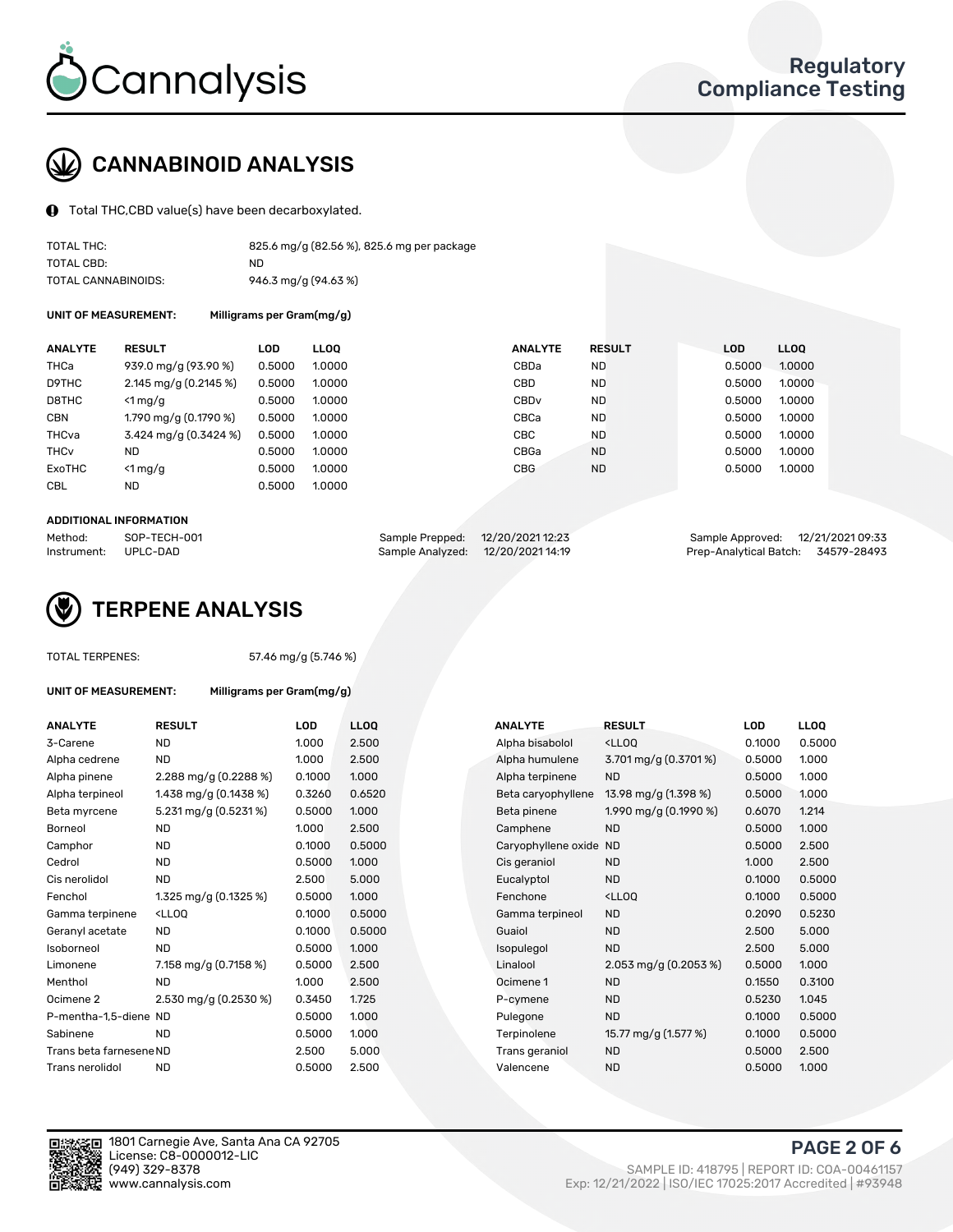

## Regulatory Compliance Testing

#### ADDITIONAL INFORMATION

Method: SOP-TECH-027 Sample Prepped: 12/20/2021 14:32 Sample Approved: 12/21/2021 12:25

Prep-Analytical Batch: 34582-28498



CHEMICAL RESIDUE ANALYSIS PASS

UNIT OF MEASUREMENT: Micrograms per Gram(ug/g)

| <b>ANALYTE</b>    | <b>RESULT</b> | LOD    | LLOQ   | <b>ACTION LEVEL</b> |      | <b>ANALYTE</b>      | <b>RESULT</b> | LOD    | LLOQ   | <b>ACTION LEVEL</b> |      |
|-------------------|---------------|--------|--------|---------------------|------|---------------------|---------------|--------|--------|---------------------|------|
| Abamectin         | <b>ND</b>     | 0.0200 | 0.0400 | 0.1000              | Pass | Acephate            | <b>ND</b>     | 0.0200 | 0.0400 | 0.1000              | Pass |
| Acequinocyl       | <b>ND</b>     | 0.0200 | 0.0400 | 0.1000              | Pass | Acetamiprid         | <b>ND</b>     | 0.0200 | 0.0400 | 0.1000              | Pass |
| Aldicarb          | <b>ND</b>     | 0.0200 | 0.0400 | 0.0                 | Pass | Azoxystrobin        | <b>ND</b>     | 0.0200 | 0.0400 | 0.1000              | Pass |
| Bifenazate        | <b>ND</b>     | 0.0200 | 0.0400 | 0.1000              | Pass | <b>Bifenthrin</b>   | <b>ND</b>     | 0.0200 | 0.0400 | 3.000               | Pass |
| <b>Boscalid</b>   | <b>ND</b>     | 0.0200 | 0.0400 | 0.1000              | Pass | Carbaryl            | <b>ND</b>     | 0.0200 | 0.0400 | 0.5000              | Pass |
| Carbofuran        | <b>ND</b>     | 0.0200 | 0.0400 | 0.0                 | Pass | Chlorantraniliprole | <b>ND</b>     | 0.0200 | 0.0400 | 10.00               | Pass |
| Clofentezine      | <b>ND</b>     | 0.0200 | 0.0400 | 0.1000              | Pass | Coumaphos           | <b>ND</b>     | 0.0200 | 0.0400 | 0.0                 | Pass |
| Cyfluthrin        | <b>ND</b>     | 0.4000 | 1.000  | 2.000               | Pass | Cypermethrin        | <b>ND</b>     | 0.4000 | 1.000  | 1.000               | Pass |
| Daminozide        | <b>ND</b>     | 0.0200 | 0.0400 | 0.0                 | Pass | Diazinon            | <b>ND</b>     | 0.0200 | 0.0400 | 0.1000              | Pass |
| <b>Dichlorvos</b> | <b>ND</b>     | 0.0200 | 0.0400 | 0.0                 | Pass | Dimethoate          | <b>ND</b>     | 0.0200 | 0.0400 | 0.0                 | Pass |
| Dimethomorph      | <b>ND</b>     | 0.0200 | 0.0400 | 2.000               | Pass | <b>Ethoprophos</b>  | <b>ND</b>     | 0.0200 | 0.0400 | 0.0                 | Pass |
| Etofenprox        | <b>ND</b>     | 0.0200 | 0.0400 | 0.0                 | Pass | Etoxazole           | <b>ND</b>     | 0.0200 | 0.0400 | 0.1000              | Pass |
| Fenhexamid        | <b>ND</b>     | 0.0200 | 0.0400 | 0.1000              | Pass | Fenoxycarb          | <b>ND</b>     | 0.0200 | 0.0400 | 0.0                 | Pass |
| Fenpyroximate     | <b>ND</b>     | 0.0200 | 0.0400 | 0.1000              | Pass | Fipronil            | <b>ND</b>     | 0.0400 | 0.1000 | 0.0                 | Pass |
| Flonicamid        | <b>ND</b>     | 0.0200 | 0.0400 | 0.1000              | Pass | Fludioxonil         | <b>ND</b>     | 0.0200 | 0.0400 | 0.1000              | Pass |
| Hexythiazox       | <b>ND</b>     | 0.0200 | 0.0400 | 0.1000              | Pass | Imazalil            | <b>ND</b>     | 0.0200 | 0.0400 | 0.0                 | Pass |
| Imidacloprid      | <b>ND</b>     | 0.0200 | 0.0400 | 5.000               | Pass | Kresoxim methyl     | <b>ND</b>     | 0.0200 | 0.0400 | 0.1000              | Pass |
| Malathion         | <b>ND</b>     | 0.0200 | 0.0400 | 0.5000              | Pass | Metalaxyl           | <b>ND</b>     | 0.0200 | 0.0400 | 2.000               | Pass |
| Methiocarb        | <b>ND</b>     | 0.0200 | 0.0400 | 0.0                 | Pass | Methomyl            | <b>ND</b>     | 0.0200 | 0.0400 | 1.000               | Pass |
| Mevinphos         | <b>ND</b>     | 0.0200 | 0.0400 | 0.0                 | Pass | Myclobutanil        | <b>ND</b>     | 0.0200 | 0.0400 | 0.1000              | Pass |
| Naled             | <b>ND</b>     | 0.0200 | 0.0400 | 0.1000              | Pass | Oxamyl              | <b>ND</b>     | 0.0200 | 0.0400 | 0.5000              | Pass |
| Paclobutrazol     | <b>ND</b>     | 0.0200 | 0.0400 | 0.0                 | Pass | Permethrins         | <b>ND</b>     | 0.0400 | 0.1000 | 0.5000              | Pass |
| Phosmet           | <b>ND</b>     | 0.0200 | 0.0400 | 0.1000              | Pass | Piperonyl butoxide  | <b>ND</b>     | 0.0200 | 0.0400 | 3.000               | Pass |
| Prallethrin       | <b>ND</b>     | 0.0200 | 0.0400 | 0.1000              | Pass | Propiconazole       | <b>ND</b>     | 0.0200 | 0.0400 | 0.1000              | Pass |
| Propoxur          | <b>ND</b>     | 0.0200 | 0.0400 | 0.0                 | Pass | Pyrethrins          | <b>ND</b>     | 0.0200 | 0.0400 | 0.5000              | Pass |
| Pyridaben         | <b>ND</b>     | 0.0200 | 0.0400 | 0.1000              | Pass | Spinetoram          | <b>ND</b>     | 0.0200 | 0.0400 | 0.1000              | Pass |
| Spinosad          | <b>ND</b>     | 0.0300 | 0.0700 | 0.1000              | Pass | Spiromesifen        | <b>ND</b>     | 0.0200 | 0.0400 | 0.1000              | Pass |
| Spirotetramat     | <b>ND</b>     | 0.0200 | 0.0400 | 0.1000              | Pass | Spiroxamine         | <b>ND</b>     | 0.0200 | 0.0400 | 0.0                 | Pass |
| Tebuconazole      | <b>ND</b>     | 0.0200 | 0.0400 | 0.1000              | Pass | Thiacloprid         | <b>ND</b>     | 0.0200 | 0.0400 | 0.0                 | Pass |
| Thiamethoxam      | <b>ND</b>     | 0.0200 | 0.0400 | 5.000               | Pass | Trifloxystrobin     | <b>ND</b>     | 0.0200 | 0.0400 | 0.1000              | Pass |
|                   |               |        |        |                     |      |                     |               |        |        |                     |      |

#### ADDITIONAL INFORMATION

Method: SOP-TECH-002 Sample Prepped: 12/20/202114:29 Sample Approved: 12/21/202114:11<br>Instrument: LC-MS/MS Sample Analyzed: 12/20/202114:30 Prep-Analytical Batch: 34584-28495 Prep-Analytical Batch: 34584-28495

PAGE 3 OF 6

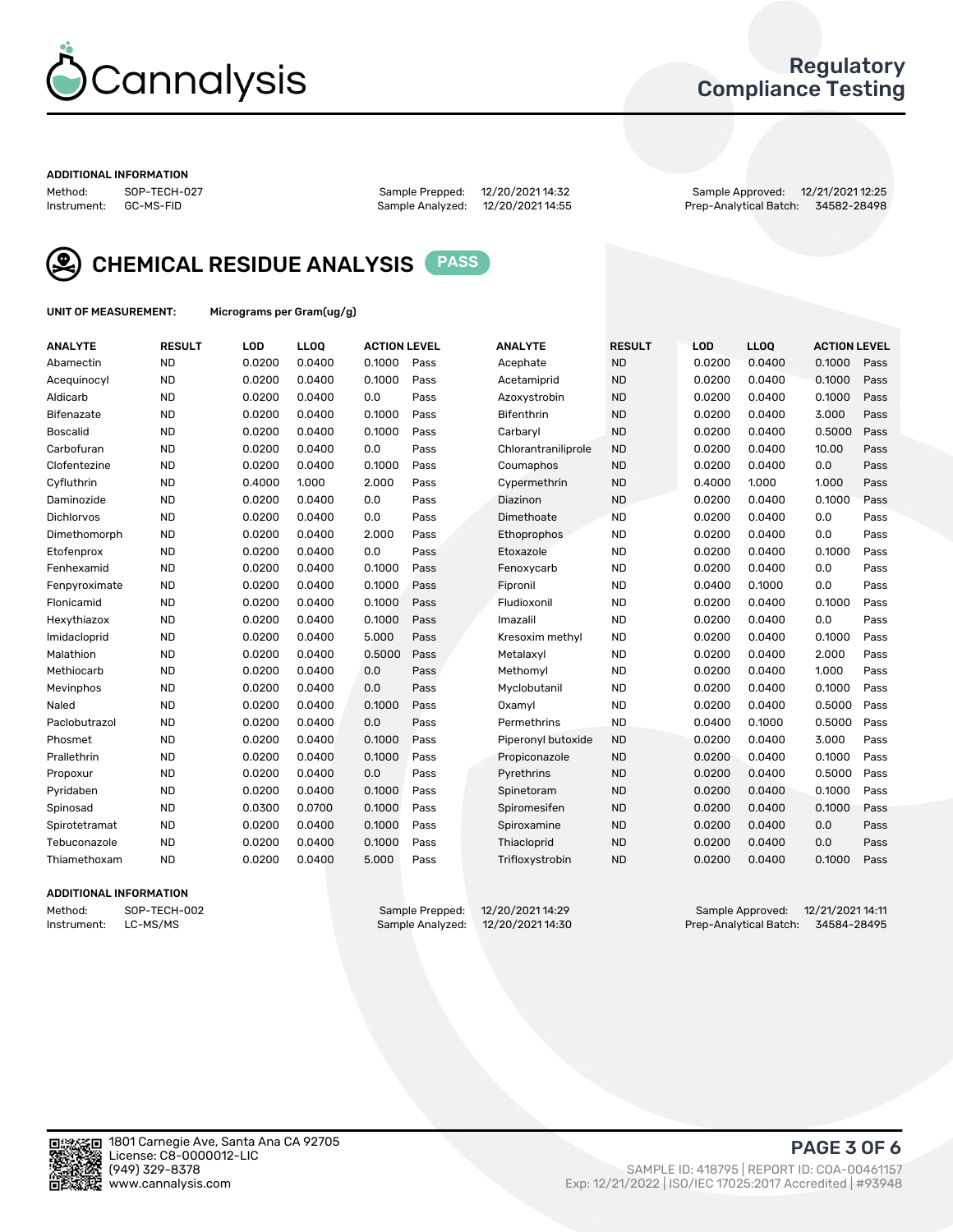

# CHEMICAL RESIDUE GC ANALYSIS PASS

| Microg |
|--------|
|        |

rams per Gram(ug/g)

| <b>ANALYTE</b>                                          | <b>RESULT</b>            | LOD    | <b>LLOO</b> | <b>ACTION LEVEL</b> |                                     | <b>ANALYTE</b>                       | <b>RESULT</b> | LOD    | <b>LLOO</b>                                | <b>ACTION LEVEL</b>             |      |
|---------------------------------------------------------|--------------------------|--------|-------------|---------------------|-------------------------------------|--------------------------------------|---------------|--------|--------------------------------------------|---------------------------------|------|
| Captan                                                  | <b>ND</b>                | 0.1000 | 0.2000      | 0.7000              | Pass                                | Chlordane                            | <b>ND</b>     | 0.0109 | 0.0136                                     | 0.0                             | Pass |
| Methyl parathion                                        | <b>ND</b>                | 0.0400 | 0.1000      | 0.0                 | Pass                                | <b>PCNB</b>                          | <b>ND</b>     | 0.0200 | 0.0400                                     | 0.1000                          | Pass |
| Chlorfenapyr                                            | <b>ND</b>                | 0.0800 | 0.1000      | 0.0                 | Pass                                | Chlorpyrifos                         | <b>ND</b>     | 0.0800 | 0.1000                                     | 0.0                             | Pass |
| <b>ADDITIONAL INFORMATION</b><br>Method:<br>Instrument: | SOP-TECH-010<br>GC-MS/MS |        |             |                     | Sample Prepped:<br>Sample Analyzed: | 12/20/2021 14:30<br>12/20/2021 14:31 |               |        | Sample Approved:<br>Prep-Analytical Batch: | 12/21/2021 09:40<br>34583-28496 |      |
|                                                         |                          |        |             |                     |                                     |                                      |               |        |                                            |                                 |      |

# RESIDUAL SOLVENT ANALYSIS PASS

UNIT OF MEASUREMENT: Micrograms per Gram(ug/g)

| <b>ANALYTE</b>       | <b>RESULT</b> | LOD    | <b>LLOO</b> | <b>ACTION LEVEL</b> |      | <b>ANALYTE</b>           | <b>RESULT</b>                                                               | LOD    | <b>LLOO</b> | <b>ACTION LEVEL</b> |      |
|----------------------|---------------|--------|-------------|---------------------|------|--------------------------|-----------------------------------------------------------------------------|--------|-------------|---------------------|------|
| Acetone              | <b>ND</b>     | 50.00  | 100.0       | 5000                | Pass | Acetonitrile             | <b>ND</b>                                                                   | 50.00  | 100.0       | 410.0               | Pass |
| Benzene              | <b>ND</b>     | 0.5000 | 1.000       | 1.000               | Pass | <b>Butane</b>            | <lloo< td=""><td>50.00</td><td>100.0</td><td>5000</td><td>Pass</td></lloo<> | 50.00  | 100.0       | 5000                | Pass |
| Chloroform           | <b>ND</b>     | 0.5000 | 1.000       | 1.000               | Pass | Ethanol                  | <b>ND</b>                                                                   | 50.00  | 100.0       | 5000                | Pass |
| <b>Ethyl Acetate</b> | <b>ND</b>     | 50.00  | 100.0       | 5000                | Pass | <b>Ethyl Ether</b>       | <b>ND</b>                                                                   | 50.00  | 100.0       | 5000                | Pass |
| Ethylene oxide       | <b>ND</b>     | 0.5000 | 1.000       | 1.000               | Pass | Heptane                  | <b>ND</b>                                                                   | 50.00  | 100.0       | 5000                | Pass |
| Hexane               | <b>ND</b>     | 50.00  | 100.0       | 290.0               | Pass | <b>Isopropyl Alcohol</b> | <b>ND</b>                                                                   | 50.00  | 100.0       | 5000                | Pass |
| Methanol             | <b>ND</b>     | 50.00  | 100.0       | 3000                | Pass | Methylene chloride       | <b>ND</b>                                                                   | 0.5000 | 1.000       | 1.000               | Pass |
| Pentane              | <b>ND</b>     | 50.00  | 100.0       | 5000                | Pass | Propane                  | <b>ND</b>                                                                   | 50.00  | 200.0       | 5000                | Pass |
| Toluene              | <b>ND</b>     | 50.00  | 100.0       | 890.0               | Pass | Xvlenes                  | <b>ND</b>                                                                   | 50.08  | 100.0       | 2170                | Pass |
| Trichloroethylene    | <b>ND</b>     | 0.5000 | 1.000       | 1.000               | Pass | 1.2-Dichloroethane       | <b>ND</b>                                                                   | 0.5000 | 1.000       | 1.000               | Pass |

#### ADDITIONAL INFORMATION

Method: SOP-TECH-021 Sample Prepped: 12/20/202114:32 Sample Approved: 12/21/2021 10:52<br>Instrument: HS-GC-MS/FID Sample Analyzed: 12/20/2021 14:56 Prep-Analytical Batch: 34586-28499

Prep-Analytical Batch: 34586-28499

# MICROBIAL qPCR ANALYSIS PASS

UNIT OF MEASUREMENT: Cycle Threshold (Ct)

| <b>ANALYTE</b>         | <b>RESULT</b>              | LOD   | <b>LLOO</b> |     | <b>ACTION LEVEL</b> | <b>ANALYTE</b>   | <b>RESULT</b> | LOD   | <b>LLOO</b>            |                  | <b>ACTION LEVEL</b> |
|------------------------|----------------------------|-------|-------------|-----|---------------------|------------------|---------------|-------|------------------------|------------------|---------------------|
| A.fumigatus            | <b>ND</b>                  | 33.00 | 0.0         | 0.0 | Pass                | A. flavus        | <b>ND</b>     | 33.00 | 0.0                    | 0.0              | Pass                |
| A. niger               | <b>ND</b>                  | 33.00 | 0.0         | 0.0 | Pass                | A. terreus       | <b>ND</b>     | 33.00 | 0.0                    | 0.0              | Pass                |
| <b>STEC</b>            | <b>ND</b>                  | 33.00 | 0.0         | 0.0 | Pass                | Salmonella spp   | <b>ND</b>     | 33.00 | 0.0                    | 0.0              | Pass                |
| ADDITIONAL INFORMATION |                            |       |             |     |                     |                  |               |       |                        |                  |                     |
| Method:                | SOP-TECH-016, SOP-TECH-022 |       |             |     | Sample Prepped:     | 12/21/2021 11:15 |               |       | Sample Approved:       | 12/21/2021 14:55 |                     |
| Instrument:            | aPCR                       |       |             |     | Sample Analyzed:    | 12/21/2021 11:16 |               |       | Prep-Analytical Batch: |                  | 34592-28513         |



(949) 329-8378 SAMPLE ID: 418795 | REPORT ID: COA-00461157 Exp: 12/21/2022 | ISO/IEC 17025:2017 Accredited | #93948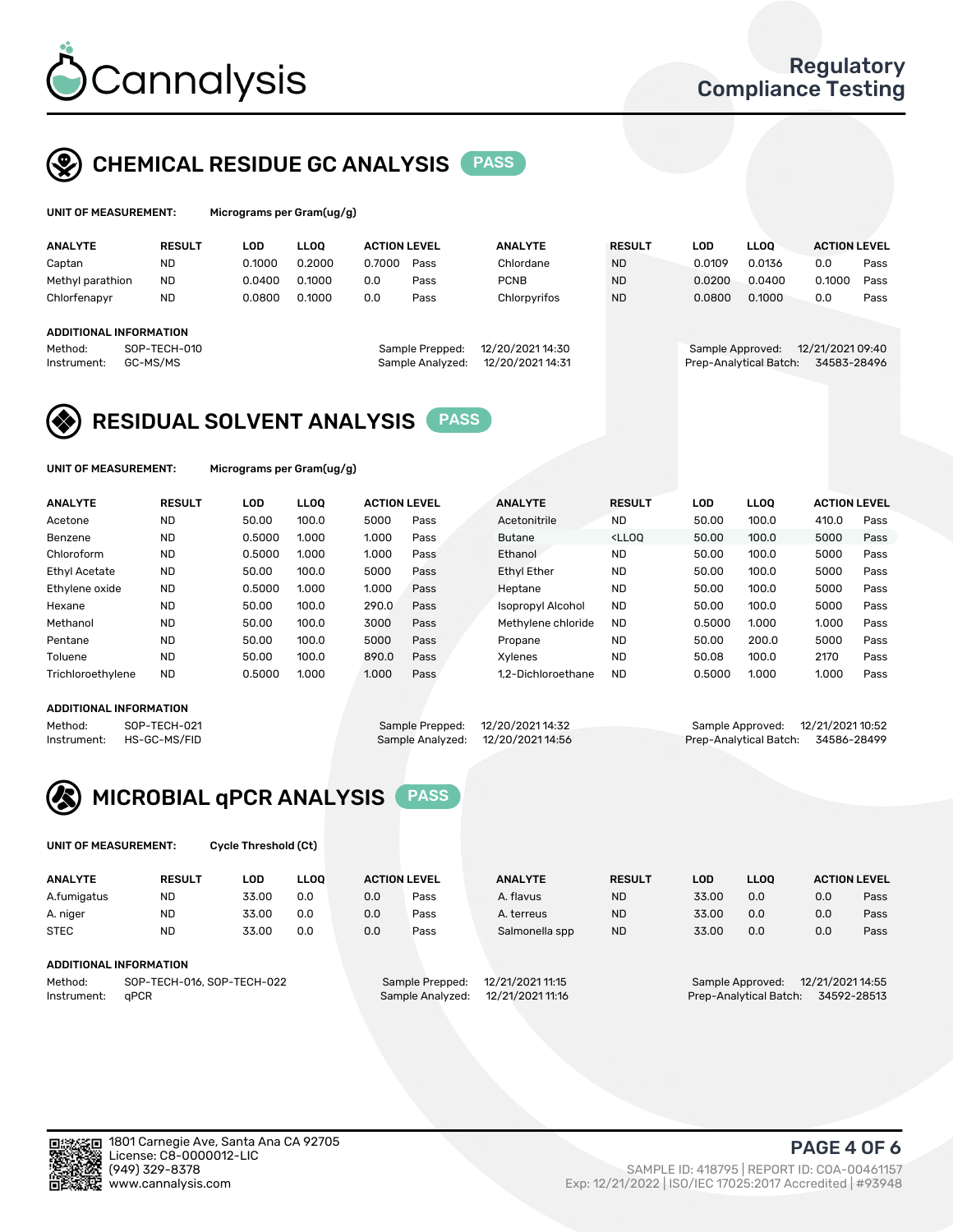



| UNIT OF MEASUREMENT: |                        | Micrograms per Gram(ug/g) |             |                     |                  |               |            |                        |                     |      |
|----------------------|------------------------|---------------------------|-------------|---------------------|------------------|---------------|------------|------------------------|---------------------|------|
| <b>ANALYTE</b>       | <b>RESULT</b>          | <b>LOD</b>                | <b>LLOO</b> | <b>ACTION LEVEL</b> | <b>ANALYTE</b>   | <b>RESULT</b> | <b>LOD</b> | <b>LLOO</b>            | <b>ACTION LEVEL</b> |      |
| Arsenic              | <b>ND</b>              | 0.0120                    | 0.1000      | 0.2000<br>Pass      | Cadmium          | <b>ND</b>     | 0.0072     | 0.0500                 | 0.2000              | Pass |
| Lead                 | <b>ND</b>              | 0.0068                    | 0.0500      | 0.5000<br>Pass      | Mercury          | <b>ND</b>     | 0.0060     | 0.0500                 | 0.1000              | Pass |
|                      | ADDITIONAL INFORMATION |                           |             |                     |                  |               |            |                        |                     |      |
| Method:              | SOP-TECH-013           |                           |             | Sample Prepped:     | 12/21/2021 09:09 |               |            | Sample Approved:       | 12/21/2021 17:01    |      |
| Instrument:          | ICP-MS                 |                           |             | Sample Analyzed:    | 12/21/2021 10:06 |               |            | Prep-Analytical Batch: | 34590-28509         |      |
|                      |                        |                           |             |                     |                  |               |            |                        |                     |      |





MYCOTOXINS ANALYSIS PASS

| UNIT OF MEASUREMENT: |  |
|----------------------|--|
|----------------------|--|

Micrograms per Kilogram(ug/kg)

| <b>ANALYTE</b>          | <b>RESULT</b> | LOD   | <b>LLOO</b> | <b>ACTION LEVEL</b> |      | <b>ANALYTE</b> | <b>RESULT</b> | LOD   | <b>LLOO</b> |       | <b>ACTION LEVEL</b> |
|-------------------------|---------------|-------|-------------|---------------------|------|----------------|---------------|-------|-------------|-------|---------------------|
| Aflatoxin B1            | <b>ND</b>     | 1.000 | 2.000       |                     | N/A  | Aflatoxin B2   | <b>ND</b>     | 2.000 | 5.000       |       | N/A                 |
| Aflatoxin G1            | <b>ND</b>     | 2.000 | 5.000       |                     | N/A  | Aflatoxin G2   | <b>ND</b>     | 2.000 | 5.000       |       | N/A                 |
| <b>Total Aflatoxins</b> | <b>ND</b>     | 10.00 | 14.00       | 20.00               | Pass | Ochratoxin A   | <b>ND</b>     | 1.000 | 2.000       | 20.00 | Pass                |
|                         |               |       |             |                     |      |                |               |       |             |       |                     |

#### ADDITIONAL INFORMATION

Method: SOP-TECH-020 Sample Prepped: 12/20/2021 14:04 Sample Approved: 12/21/2021 11:43 Instrument: LC-MS/MS Sample Analyzed: 12/20/2021 14:28 Prep-Analytical Batch: 34585-28494

# FILTH & FOREIGN MATERIAL ANALYSIS PASS

UNIT OF MEASUREMENT: Filth and Foreign Matter (%, #/3g)

| <b>ANALYTE</b>                                              | <b>RESULT</b> | LOD | <b>LLOO</b> | <b>ACTION LEVEL</b> |                                                                             | <b>ANALYTE</b> | <b>RESULT</b> | LOD                                                                           | <b>LLOO</b> |       | <b>ACTION LEVEL</b> |  |  |
|-------------------------------------------------------------|---------------|-----|-------------|---------------------|-----------------------------------------------------------------------------|----------------|---------------|-------------------------------------------------------------------------------|-------------|-------|---------------------|--|--|
| IF RH ME                                                    | <b>ND</b>     | 0.0 | 0.0         | 1.000               | Pass                                                                        | <b>IFM</b>     | <b>ND</b>     | 0.0                                                                           | 0.0         | 25.00 | Pass                |  |  |
| Mold                                                        | <b>ND</b>     | 0.0 | 0.0         | 25.00               | Pass                                                                        | <b>SSCD</b>    | <b>ND</b>     | 0.0                                                                           | 0.0         | 25.00 | Pass                |  |  |
| <b>ADDITIONAL INFORMATION</b>                               |               |     |             |                     |                                                                             |                |               |                                                                               |             |       |                     |  |  |
| Method:<br>SOP-TECH-009<br>Instrument:<br>Visual Inspection |               |     |             |                     | 12/21/2021 08:27<br>Sample Prepped:<br>12/21/2021 08:30<br>Sample Analyzed: |                |               | 12/21/2021 08:32<br>Sample Approved:<br>Prep-Analytical Batch:<br>34596-28505 |             |       |                     |  |  |